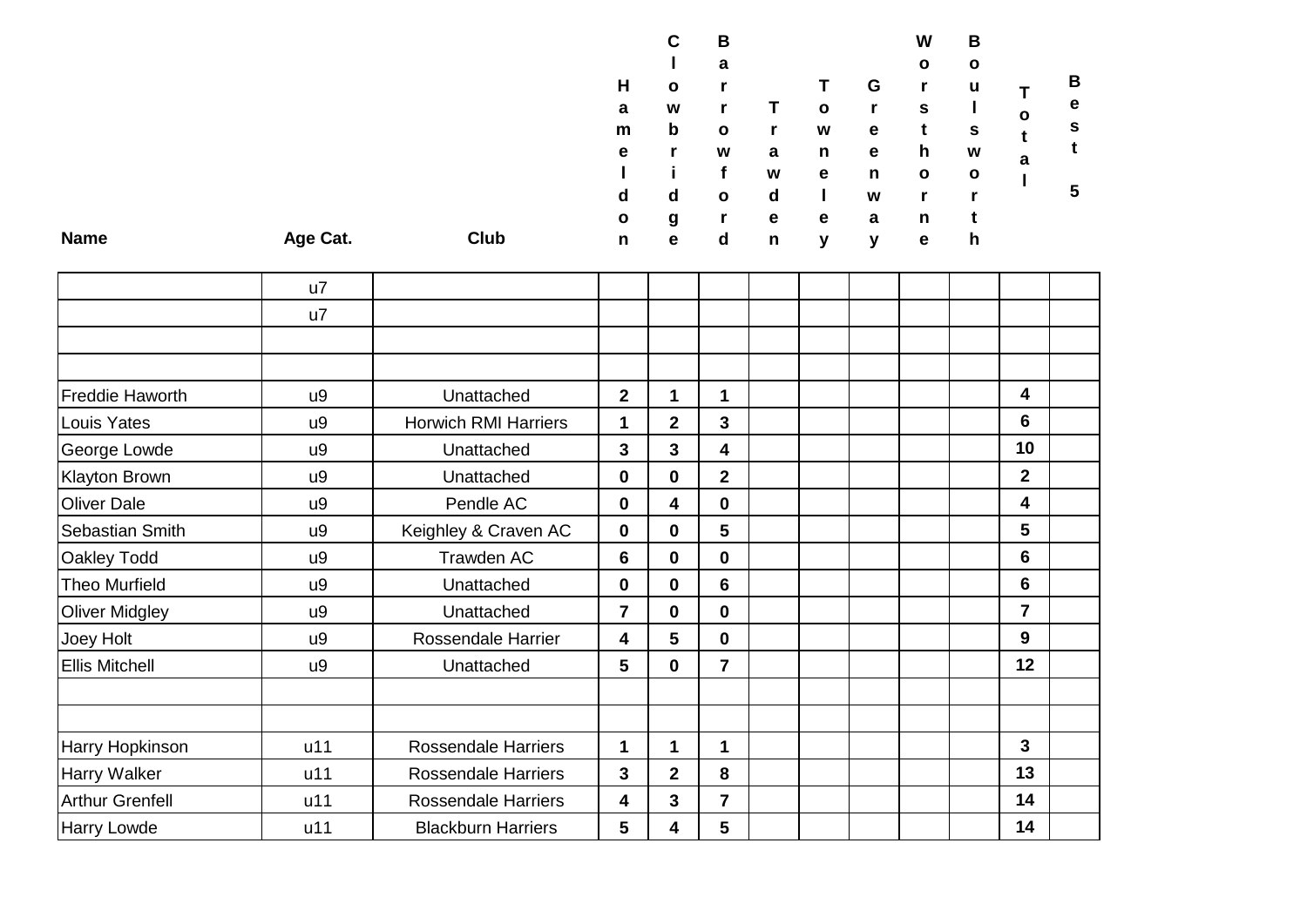| <b>Benjamin Potts</b>   | u11 | <b>Clayton Le Moors Harriers</b> | $\overline{\mathbf{7}}$ | 5                       | 9                       |  |  | 21               |  |
|-------------------------|-----|----------------------------------|-------------------------|-------------------------|-------------------------|--|--|------------------|--|
| <b>Ryker Hanson</b>     | u11 | Pendle AC                        | 0                       | $\mathbf 0$             | 3                       |  |  | $\mathbf{3}$     |  |
| <b>Jack Mitchell</b>    | u11 | Trawden AC                       | $\mathbf 2$             | $\pmb{0}$               | $\mathbf{2}$            |  |  | 4                |  |
| Sebastian Boughen       | u11 | Unattached                       | $\bf{0}$                | $\pmb{0}$               | 4                       |  |  | 4                |  |
| Reuben Jackson          | u11 | Unattached                       | $\bf{0}$                | $6\phantom{a}$          | $\mathbf 0$             |  |  | $6\phantom{1}$   |  |
| Lucas Collins           | u11 | Trawden AC                       | $\bf{0}$                | $\mathbf 0$             | 6                       |  |  | $6\phantom{1}$   |  |
| <b>Saul Braithwaite</b> | u11 | Trawden AC                       | 6                       | $\mathbf 0$             | 10                      |  |  | 16               |  |
|                         |     |                                  |                         |                         |                         |  |  |                  |  |
|                         |     |                                  |                         |                         |                         |  |  |                  |  |
| <b>Harry Yates</b>      | u13 | <b>Horwich RMI Harriers</b>      | $\overline{\mathbf{2}}$ | 1                       | $\mathbf{1}$            |  |  | 4                |  |
| Corbyn Thomas           | u13 | <b>Clayton Le Moors Harriers</b> | 5                       | $6\phantom{1}$          | 6                       |  |  | 17               |  |
| Oscar Clayton           | u13 | <b>Wharfedale Harriers</b>       | 9                       | $5\phantom{1}$          | 4                       |  |  | 18               |  |
| Zach Beresford          | u13 | <b>Barlick Fell Runners</b>      | 12                      | $\overline{7}$          | 10                      |  |  | 29               |  |
| <b>Charlie Dobson</b>   | u13 | <b>Rossendale Harriers</b>       | 1                       | $\overline{2}$          | $\mathbf 0$             |  |  | $\overline{3}$   |  |
| <b>Toby Nixon</b>       | u13 | <b>Barlick Fell Runners</b>      | $\bf{0}$                | $\mathbf 0$             | 5                       |  |  | 5                |  |
| <b>Harry Driver</b>     | u13 | <b>Barlick Fell Runners</b>      | $\bf{0}$                | $\overline{\mathbf{3}}$ | 3                       |  |  | $6\phantom{1}$   |  |
| <b>Max Unthank</b>      | u13 | <b>Trawden AC</b>                | 4                       | $\pmb{0}$               | $\overline{\mathbf{2}}$ |  |  | $6\phantom{1}$   |  |
| Lucas Cooke             | u13 | <b>Preston Harriers</b>          | 6                       | $\pmb{0}$               | $\mathbf 0$             |  |  | $6\phantom{1}$   |  |
| <b>Isaac Reeday</b>     | u13 | <b>Wharfedale Harriers</b>       | $\overline{\mathbf{3}}$ | $\overline{\mathbf{4}}$ | $\mathbf 0$             |  |  | $\overline{7}$   |  |
| <b>Noah Roberts</b>     | u13 | Pendle AC                        | $\mathbf 0$             | $\mathbf 0$             | $\overline{7}$          |  |  | $\overline{7}$   |  |
| <b>Charlie Kelly</b>    | u13 | Hyndburn AC                      | 8                       | $\mathbf 0$             | $\mathbf 0$             |  |  | 8                |  |
| James Hindle            | u13 | Trawden AC                       | 0                       | $\pmb{0}$               | 8                       |  |  | 8                |  |
| Henry Jackson           | u13 | Unattached                       | 0                       | $\boldsymbol{9}$        | $\mathbf 0$             |  |  | $\boldsymbol{9}$ |  |
| <b>Freddie Kelly</b>    | u13 | Hyndburn AC                      | 10                      | $\pmb{0}$               | $\mathbf 0$             |  |  | 10               |  |
| Max Jordan              | u13 | Trawden AC                       | $\bf{0}$                | $\mathbf 0$             | 12                      |  |  | 12               |  |
| <b>Alfie Barnett</b>    | u13 | <b>Clayton Le Moors Harriers</b> | $\overline{7}$          | $\mathbf 0$             | 9                       |  |  | 16               |  |
| <b>Toby Steel</b>       | u13 | <b>Rossendale Harriers</b>       | 13                      | 8                       | $\mathbf 0$             |  |  | 21               |  |
| Sam Midgley             | u13 | Trawden AC                       | 11                      | $\mathbf 0$             | 11                      |  |  | 22               |  |
|                         |     |                                  |                         |                         |                         |  |  |                  |  |
|                         |     |                                  |                         |                         |                         |  |  |                  |  |
| <b>Will Pease</b>       | u15 | <b>Barlick Fell Runners</b>      | 1                       | 1                       | 1                       |  |  | $\mathbf{3}$     |  |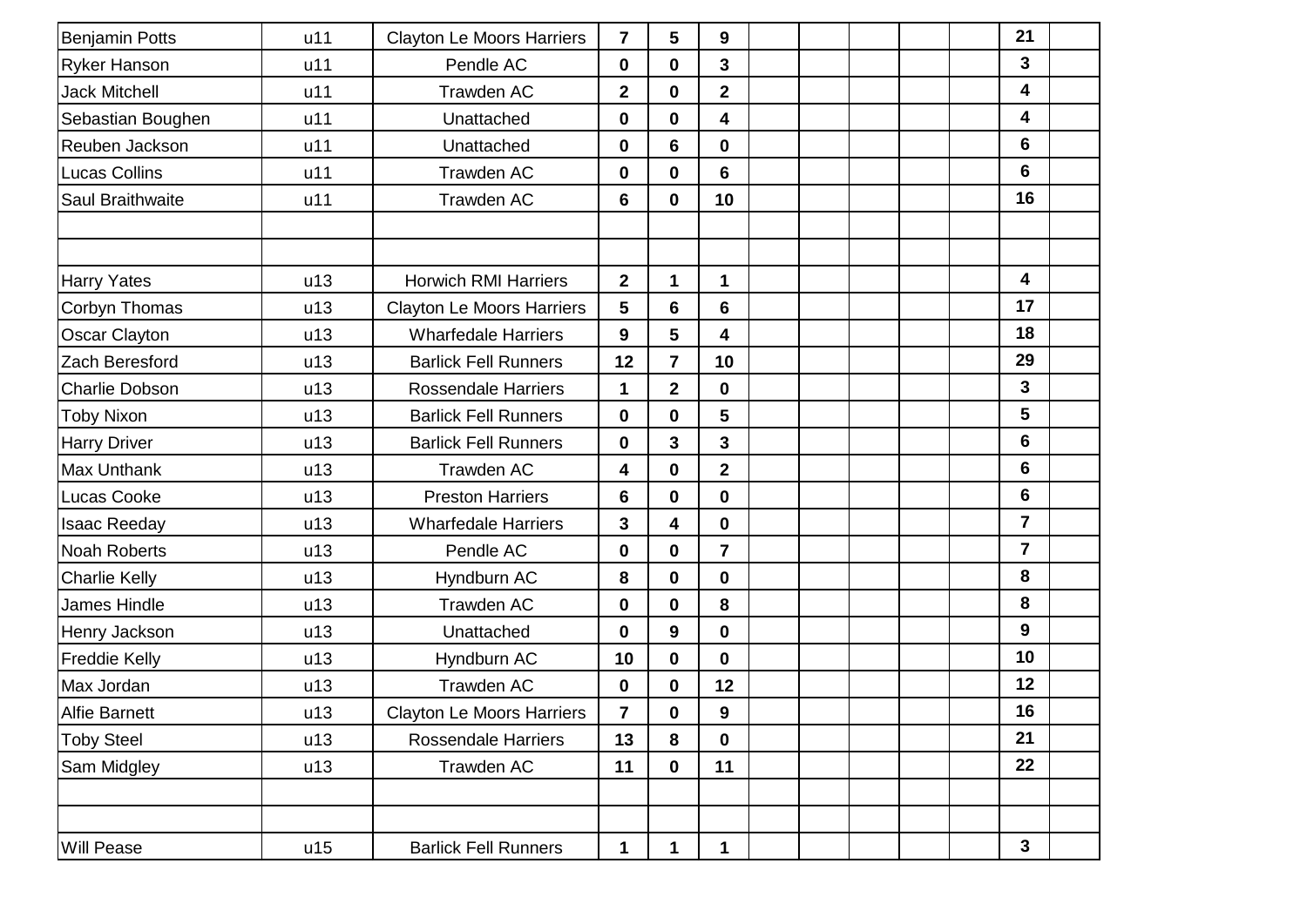| <b>Charlie Reeder</b>     | u15 | Trawden AC                       | $5\phantom{1}$          | 3                       | 3              |  |  | 11             |  |
|---------------------------|-----|----------------------------------|-------------------------|-------------------------|----------------|--|--|----------------|--|
| Alfie Walker              | u15 | <b>Rossendale Harriers</b>       | 7                       | $\overline{\mathbf{2}}$ | $\overline{7}$ |  |  | 16             |  |
| Leo Woodstock             | u15 | Unattached                       | 9                       | $\overline{7}$          | 12             |  |  | 28             |  |
| <b>Charlie Barnes</b>     | u15 | <b>Clayton Le Moors Harriers</b> | $\overline{\mathbf{2}}$ | $\bf{0}$                | 0              |  |  | $\overline{2}$ |  |
| <b>Edison Marsden</b>     | u15 | <b>Bury AC</b>                   | 4                       | $\mathbf 0$             | 0              |  |  | 4              |  |
| Max Winstanley            | u15 | Chorley Athletic & Tri Club      | $\mathbf{3}$            | $\mathbf 0$             | $\overline{2}$ |  |  | 5              |  |
| Harry Jordan              | u15 | Trawden AC                       | $\mathbf 0$             | $\bf{0}$                | 5              |  |  | 5              |  |
| Alex Rothwell             | u15 | <b>Blackburn Harriers</b>        | 0                       | 4                       | 4              |  |  | 8              |  |
| <b>Garth Duffy</b>        | u15 | <b>Barlick Fell Runners</b>      | 8                       | $\mathbf 0$             | 0              |  |  | 8              |  |
| Joseph Harrety            | u15 | Trawden AC                       | $\mathbf 0$             | $\mathbf 0$             | 8              |  |  | 8              |  |
| George Meadows            | u15 | Unattached                       | $\mathbf 0$             | $\mathbf 0$             | 9              |  |  | 9              |  |
| <b>Francis Vidler</b>     | u15 | <b>Rossendale Harriers</b>       | 6                       | $\mathbf 0$             | 6              |  |  | 12             |  |
| Devon Siguenza            | u15 | <b>Clayton Le Moors Harriers</b> | $\mathbf 0$             | 5                       | 10             |  |  | 15             |  |
| Henry Robinson            | u15 | <b>Trawden AC</b>                | $\mathbf 0$             | $6\phantom{1}$          | 11             |  |  | 17             |  |
|                           |     |                                  |                         |                         |                |  |  |                |  |
|                           |     |                                  |                         |                         |                |  |  |                |  |
| Logan McCredie            | u17 | <b>Clayton Le Moors Harriers</b> | 1                       | 1                       | 1              |  |  | 3              |  |
| <b>Christopher Broome</b> | u17 | <b>Clayton Le Moors Harriers</b> | $\overline{2}$          | $\mathbf 0$             | 0              |  |  | $\overline{2}$ |  |
| <b>Riley Holt</b>         | u17 | <b>Rossendale Harriers</b>       | 3                       | $\mathbf 0$             | 0              |  |  | 3              |  |
|                           |     |                                  |                         |                         |                |  |  |                |  |
|                           |     |                                  |                         |                         |                |  |  |                |  |
|                           |     |                                  |                         |                         |                |  |  |                |  |